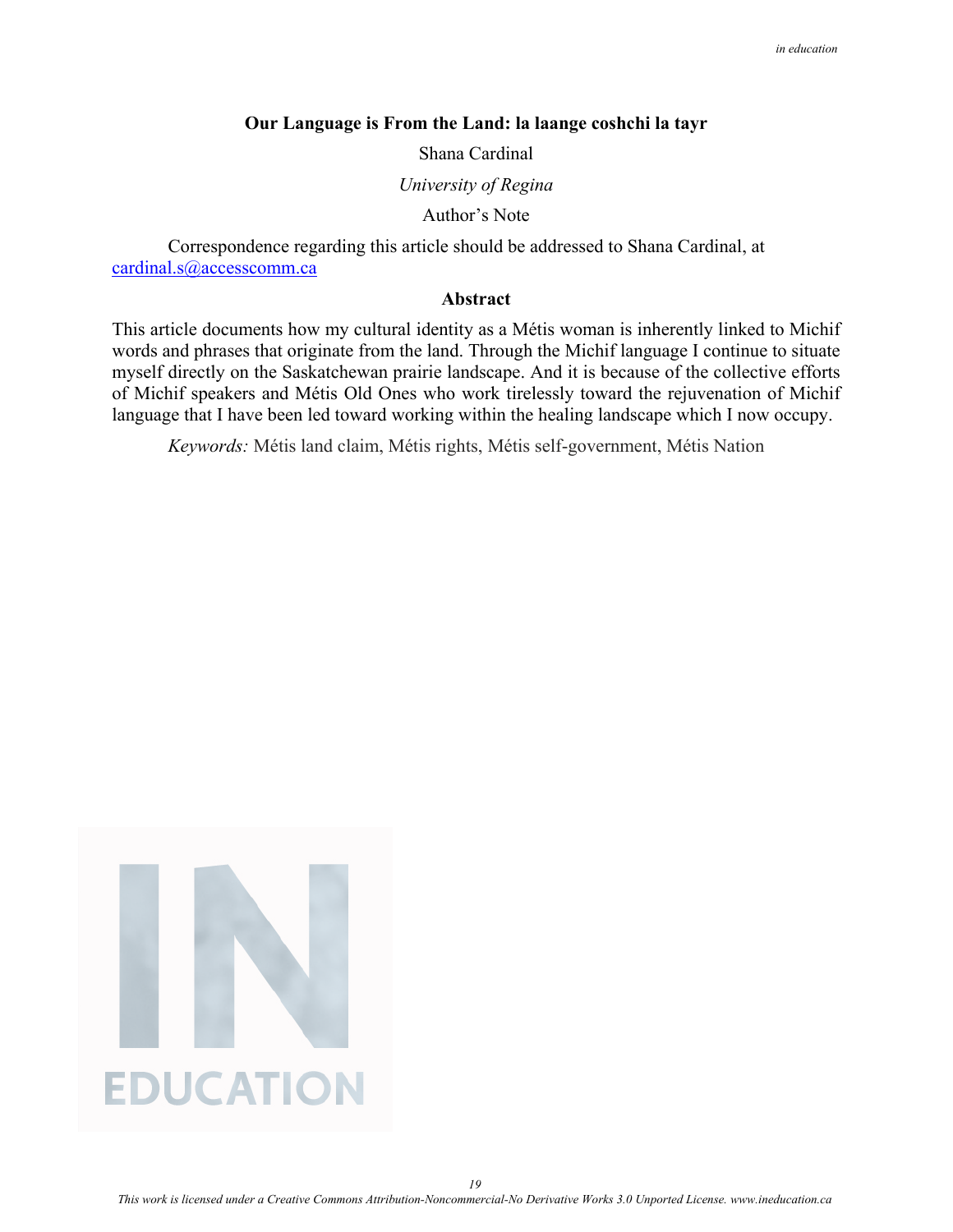## **Our Language is From the Land: la laange coshchi la tayr**

As Métis people, we have a unique history and culture, specific territorial land bases and we continue to contribute to the thriving and equitable economy within the colonial nation of Canada. The Métis are a remarkable Indigenous nation known for our distinctive language and art as well as for our significant political contribution to the settlement of Western Canada. All of this history, culture, landscape and economic contribution are reflected within our Michif language, which represents our continuing links to the land and our ongoing efforts to maintain our cultural identity (Bakker, 1997).

Historians like Daschuk (2013) and Teillet (2019) informed readers that the fur trade period was the only time when all three land-based partners—First Nations, Métis and European settlers/fur traders—established and maintained economic parity between themselves. Michif language was instrumental in facilitating this multicultural industry to literally break ground for generations of land speculation and land development, allowing for the thriving creation and growth of land-based and resource-based industries. Once those objectives were solidly entrenched within the young colony, the Métis and our Michif language were quickly sidelined to become Canada's "forgotten people." (Sealey & Lussier, 1975)

In this article, I document how my cultural identity as a Métis woman is inherently linked to Michif words and phrases that originate from the land. Through the Michif language I continue to situate myself directly on the Saskatchewan prairie landscape. And it is because of the collective efforts of Michif speakers and Métis Old Ones who work tirelessly toward the rejuvenation of Michif language that I have been led toward working within the healing landscape which I now occupy.

## **Michif Within My Family**

 The narrative of my Métis family history is based primarily on that of my father (Cardinal) and mother (Pelletier), my paternal and maternal grandfathers (Cardinal, Pelletier), my paternal grandmother (Racette-Cardinal), my great-grandparents (Cardinal, Racette, Peltier, Russell) and great-great grandparents (Cardinal, Racette, Peltier, Grant). The stories of my parental and maternal Métis families occur within specific periods of history and specific geographical areas of our province as well as within Manitoba and the northern American states of Minnesota, North Dakota and Montana, during the late 1700s to present day.

 According to the oral history ("stories") told within my mother's Métis family, within the blink of an eye, within one generation of my mom's birth, the Michif language began to be lost. These stories, as told by aunts, uncles, and older cousins, tell me that Michif was spoken regularly by my Métis grandfather until he left the Qu'Appelle Valley in southern Saskatchewan around 1950 to live with his new wife in the urban setting of Regina. After that, the only time he used his Michif language—his birth language—was when he was in a face-to-face or telephone conversation with my great-grandmother, Lucy Peltier (nee Russell), who primarily spoke Michif and only reverted to English when she needed to. He also spoke Michif occasionally when visiting his oldest brother, James Peltier, but these were very rare occurrences. In his later years, my grandfather admitted that his goal was to assimilate into urban life and work; as such, he refused to speak Michif to his children or even talk to them about his Métis heritage and upbringing on the land in the Qu'Appelle Valley. But there is evidence, according to our family storytellers, that he had great pride because he was humble about his Métis family and their very early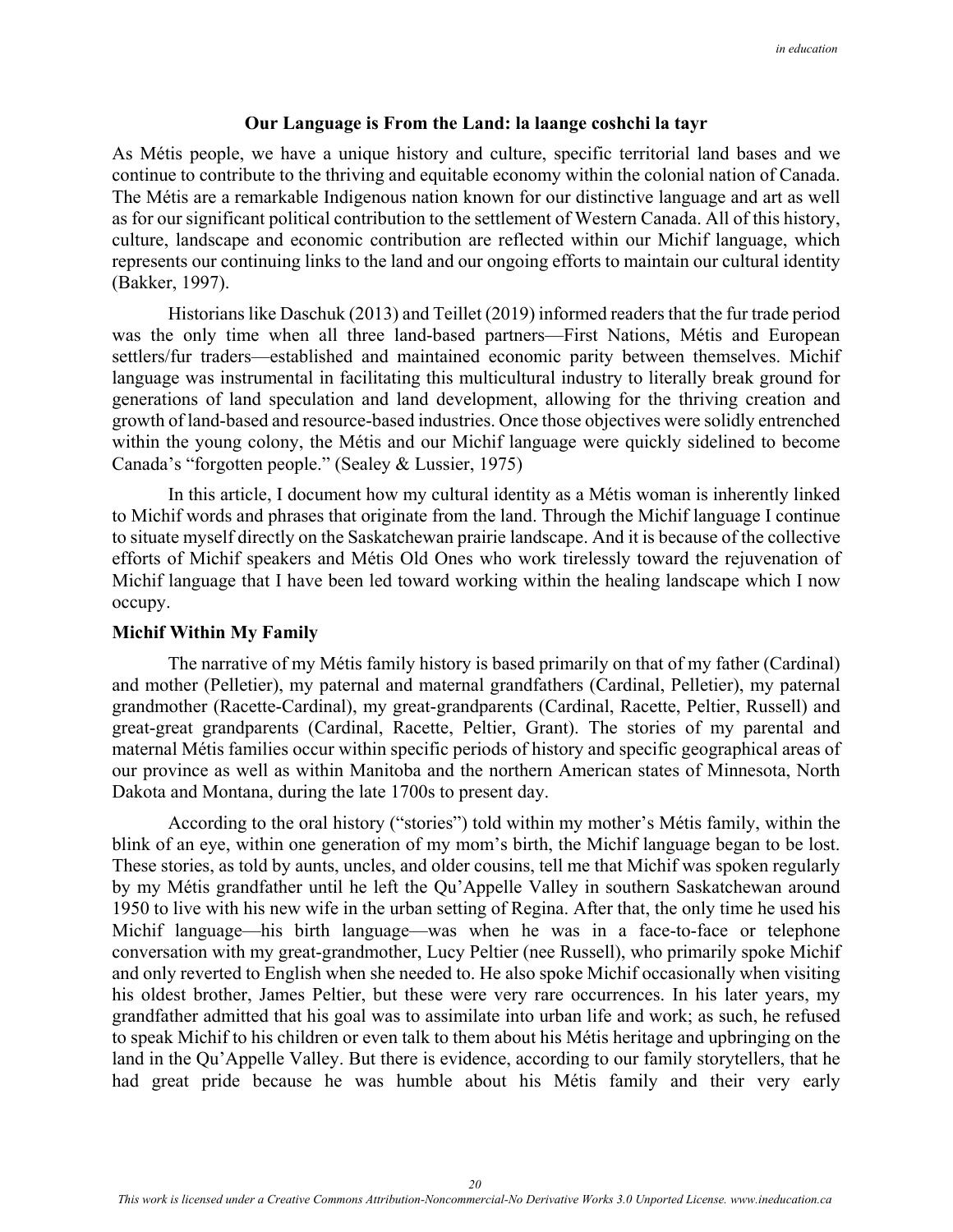accomplishments in entrepreneurship and the development of the Métis and settler communities at Katepwa Lake. The stories go like this:

Near the mid-point of the Qu'Appelle River Valley there are three lakes which run together; they are known as Pasqua Lake, Mission Lake and Katepwa Lake. By the late 1800s, many Métis families were on the move west, out of the Red River region and White Horse Plains of modern-day Manitoba and into the fertile, relatively unsettled area now known as the Qu'Appelle Valley in Saskatchewan. In 1876 two young (and I might add handsome) Métis-American *(otipêyimisowak = "burnt wood people")* brothers, Clement and William Peltier arrived at Katepwa Lake along with a group of Métis and white settlers. They were quick to establish a small road allowance community at the eastern end of the lake. Farther upstream, at Lebret and Fort Qu'Appelle, there were already growing communities which were competing for the prime river bottom land upon which they had all come to stake their claim. Métis families were scattered all along the Qu'Appelle River Valley (*li tayrayn araa enn rivyayrin*) road allowance communities and by 1880 Clem Peltier had become a successful businessman and land owner (*ana li tayrayn ka tipayhtuhk*). Along with James Grant, son of the renowned Red River Métis leader Cuthbert Grant, Clem quickly acquired stock, machinery, land and capital. It is reported that these two entrepreneurs were very generous with their assets and supported many of the other new farmers in the area. (B. Cardinal, personal communication, January 2022)

 As I recall and write these stories, I make instant connection to all the Métis values and traditions I have observed and learned since childhood: Generosity, humility, family, strong work ethic, community support, charity and collective well-being.

# **Figure 1**

*Peltier's (sic) Ferry Over Qu'Appelle River* 



*Note:* This is a photo of Clem Peltier with eldest son James at the turn of the 20<sup>th</sup> Century, transporting Mr. A. Leach, Postmaster, to deliver mail to Katepwa Post Office (ca. 1904) Retrieved from<https://www.metismuseum.ca/resource.php/04727>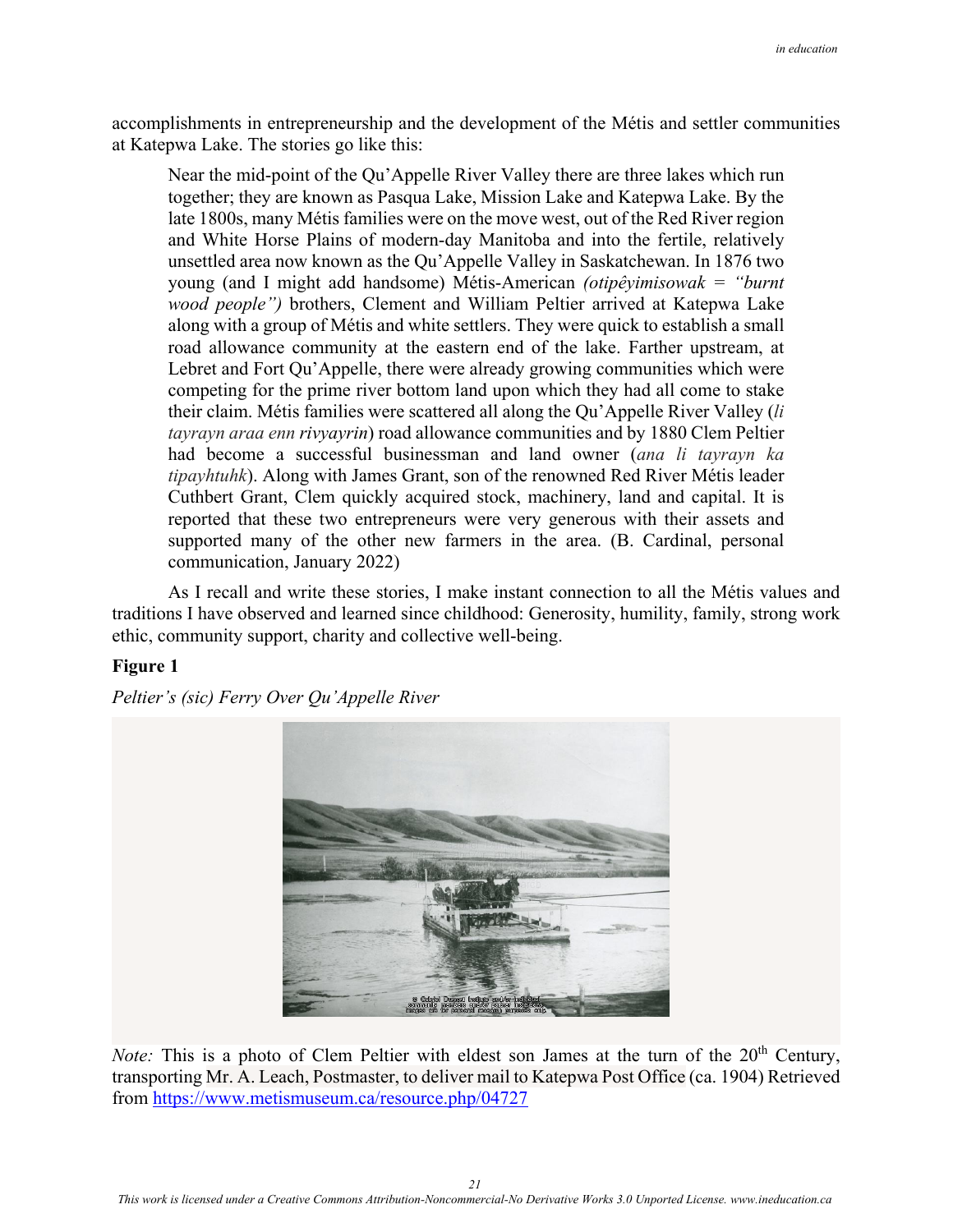In my mother's family, these stories are all told in English; any Michif translation has only recently occurred since my mother began a Michif language class just over 3 years ago. Our family's real introduction to Michif language was through my father's family—the Cardinals, Racettes, Fayants, and others. Both of my paternal grandparents spoke fluent Michif and English; they would easily move from one language to another depending on who they were speaking to, what they were speaking about, and their need to clearly communicate with one another, their 13 children, and their extended family members. My brother and I were introduced to our dad's family from infancy but when I think about it, I was about 3 or 4 years old when I first remember hearing the word "Métis" and conversations spoken in what I now know to be Michif.

 My dad and his parents, grandparents, aunts, uncles, cousins all spoke Michif, some more fluently than others. My dad and his remaining siblings and cousins still occasionally speak in Michif, especially when they're talking about land and land-based activities such as fishing *kwaashkwaypichikay*, hunting *machiihk*, medicine *mooshahkinikew la michinn* and berry picking *mooshahkinikew enn grenn* and, of course, golf (*aen sport*)! However, every attempt my parents have made for my brother and I and my daughter to acquire the Michif language have been unsuccessful. So I ask myself, "Why is that?"

# **Michif as the Centre of the Nation: Métis Political and Community Aspirations**

To articulate our Nation's "political" Métis connection to the land, it is important to understand some of the common terminology associated with contemporary discourse concerning Métis land issues. Some the terms people tend to be most familiar with are "Métis land claim," "Métis rights," "Métis self-government," and now, much more frequently, "Métis Nation."

 Just as First Nation peoples of Canada describe themselves through the lens of individual Nations and specific languages, so do modern-day Métis people and our related organizations and institutions. It's 2022 and the Métis Nation collectively have legitimate claims to inherent rights to land and resources, as well as other rights based upon historical and present-day Treaties with the Crown. So, too, do Métis have legitimate rights based upon our significant historical contributions to the development of Canada—contributions largely unrecognized by mainstream society. While First Nation claims in Western Canada tended to be defined and disputed within the framework Treaty (Daschuk, 2013), Métis claims were more often based upon economic, political, and moral arguments. Only in specific instances were Métis claims made on purely legal grounds based on entrenched Constitutional rights (Teillet, 2019). The turning point in these inequitable political and nation-to-nation relationships finally came in 2016 with the Supreme Court of Canada's decision on *The Daniels Case* (Teillet, 2019). This decision directs the Federal Government to adhere to the language in Section 91.24 of the Canadian Constitution:

(1) that Métis and non-status Indians are "Indians" under s. 91(24) of the *Constitution Act, 1867*; (2) that the federal Crown owes a fiduciary duty to Métis and non-status Indians; and (3) that Métis and non-status Indians have the right to be consulted and negotiated with. (Supreme Court of Canada, 2016)

From most appearances, this decision has had positive impacts on the social, financial, economic, health and well-being of Métis people as well as creating stability within Métis communities and families in Saskatchewan (Métis Nation Saskatchewan, n.d.). Most significantly, the outcomes have resulted in the establishment of a strong, influential Métis-led administration to oversee and manage these significant new resources and to ensure accountability to the Federal Government. Here in Saskatchewan, the Métis Nation and its communities and families are benefitting from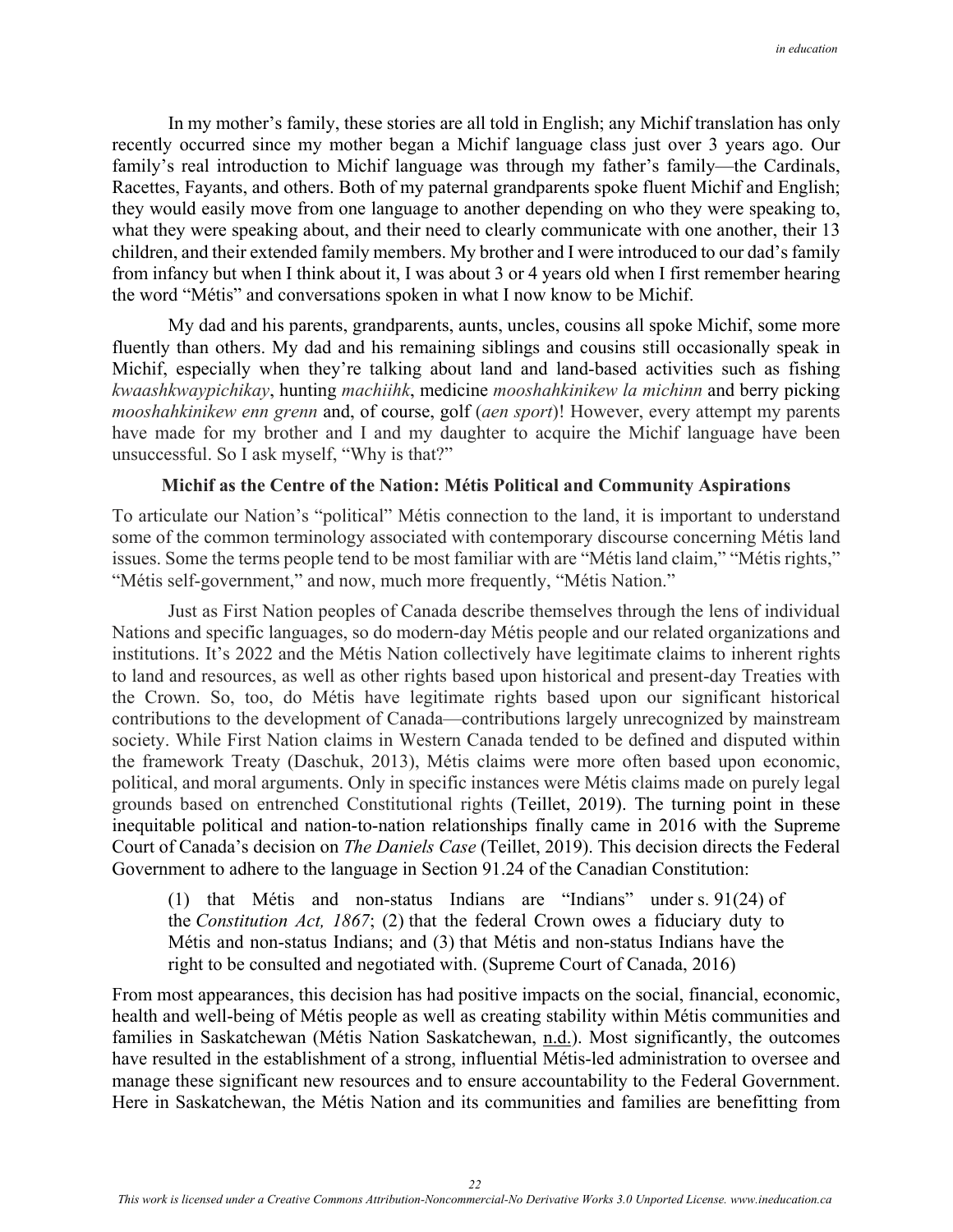long overdue supports for Métis-specific housing, community infrastructure, post-secondary education and skill training, Métis-specific health, wellness and mental health programming, and cultural revitalization—with significant attention being paid to documentation, preservation, and transmittal of the Michif language.

 Many ask, "Why is so much emphasis put on revitalizing the language?" and, for me, it is self-evident: Our language is unique in the world but if we are not enshrining it in every aspect of our lives as Métis people, the language will become extinct in less than one generation. As someone who has grown up around the Michif language but also someone who has not been completely immersed in the language, I clearly see the risk that language loss will have not only to my generation but also to my daughter's generation and to our connection to our culture and the land.

Iseke (2013) revealed how the loss of Michif language is a direct result of colonization and provides compelling rationale for the urgent need to reclaim and revitalize Michif in order to preserve authentic Métis culture:

Métis traditionally were hunters and trappers and these Elders, in other places, discuss these historical practices (Iseke, 2009, 2011). These lifestyles kept them close to the land and communities of Michif speakers. But modern lifestyles including jobs for wages have created the conditions of a rapidly changing society, moving to urban lifestyles and moving away from the linguistic communities and thus linguistic conditions outlined by these Elders. The importance of continuing community contact in order to keep languages alive and in use is outlined by the Elders but in current decline. The global impacts on local cultures and the linguistic imperatives required to engage in the current global economic and political realities have been part of the linguistic shift under both colonization and subsequent globalization. (p. 106)

There should be hope as the Michif language education is now being promoted, revitalized and supported here in Saskatchewan in quite unique and tangible ways. This work really all began over 40 years ago with the creation of the Gabriel Dumont Institute of Native Studies and Applied Research (GDINS). Once again, I turn to the stories of my Métis family—especially my mother, B. Cardinal (2022)—who was one of the original employees hired to work at GDINS in 1980:

The late Allan Blakeney became Premier of Saskatchewan in 1971. I remember it clearly because it was the first time I could vote! Almost simultaneously the Métis Society of Saskatchewan (MSS) leadership had also changed and the new President, Jim Sinclair, was working his way across the province to establish a much larger presence for Métis people and the nation both at community level and with the federal and provincial government. This included changing the name of the MSS to the Association of Métis and Non-Status Indians of Saskatchewan (AMNSIS). AMNSIS leadership were brash and aggressive and I remember them holding rallies in communities and the big message was always about selfgovernment, nation-to-nation relationships, land claims, and education. AMNSIS and the Blakeney government began having serious discussions about these three topics and by the late 70s, funds had been identified to establish GDINS as Canada's first Métis-specific post-secondary institution and academic research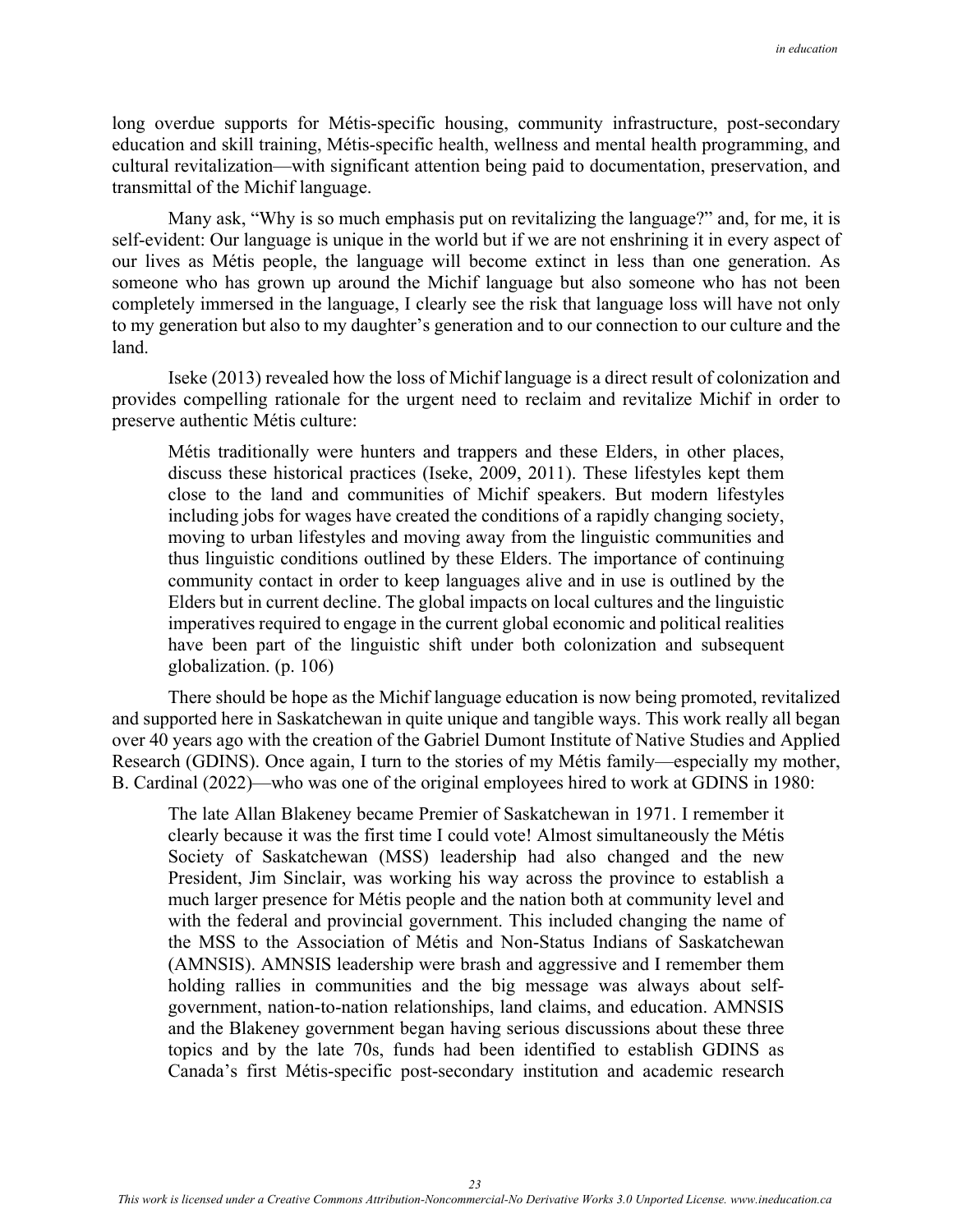centre of excellence for historical Métis research that would become the body of work that eventually formed the land claims and self-government claims.

It was an exciting yet scary time. AMNSIS knew that they would only have one crack at making GDINS a legitimate, successful model so they strategically recruited Indigenous and non-Indigenous leaders, academics, researchers, community developers and educators to build the core structure. This successful model still exists today.

 When I look back at the very first public relations document produced by GDINS, it's that document that truly drew me to the Institute. It was early, early days and the document was produced to promote the Institute at the annual Back to Batoche Days in July 1980. That's where I first became aware of this new, exciting place for our people. I applied for a job there and the rest is history! But when I look back at that document now, 42 years later, it is really quite revealing what they were mandated to do and to focus on—but also what they weren't paying much attention to at that time.

The two big gaps that stick in my mind are the fact that they never once used the words "Métis" or "Michif" in their promotion of the Institute and not once did they identify the need for Michif language revitalization and education in their early work or, in fact, for many years to come. I can only speculate on why that was: Was it because the word "Native" was more acceptable and implied inclusivity? Was it because the white consultants had no clue about the Michif language or concern that it was on the cusp of being completely lost? Was it because with so few Michif language speakers left in the province, assumptions were made that language revitalization was unattainable? Was it because the AMNSIS politicians and GDI board members were consumed with "getting the Institute off the ground and established" to meet their own political needs before they began to get really hard push-back from their communities about the intrinsic importance of language and cultural rejuvenation and recognition? Probably all of that and much, much more. But eventually, the mandate of GDINS did begin to shift toward prioritizing Métis-specific culture and Michif language—its collection, documentation, identification of different dialects, identifying speakers and teachers—all that goes in to preserving and revitalizing language for current and future generations. And thank Creator that they did prioritize Michif language and make it an indelible component of the Institutes' primary research and preservation. Eventually Michif was incorporated into the SUNTEP curriculum because there was enough hard evidence that without our language, we really would have little else to identify and solidify us as Métis people—people of the buffalo; people of the land"—to solidify us as a legitimate and distinct Nation.

It was really during my sixteen years off and on with the Institute, while your Dad and I were going down different paths toward our own cultural immersion and healing that the significance of what everyone was doing at GDI really crystallized for me. By 1982 the Devine government were making strenuous and aggressive efforts to close the Institute's doors, and there was an incredible community response and revolt to those attempts to close us down. This resulted in rallies and protests across the province led by influential and strong leaders such as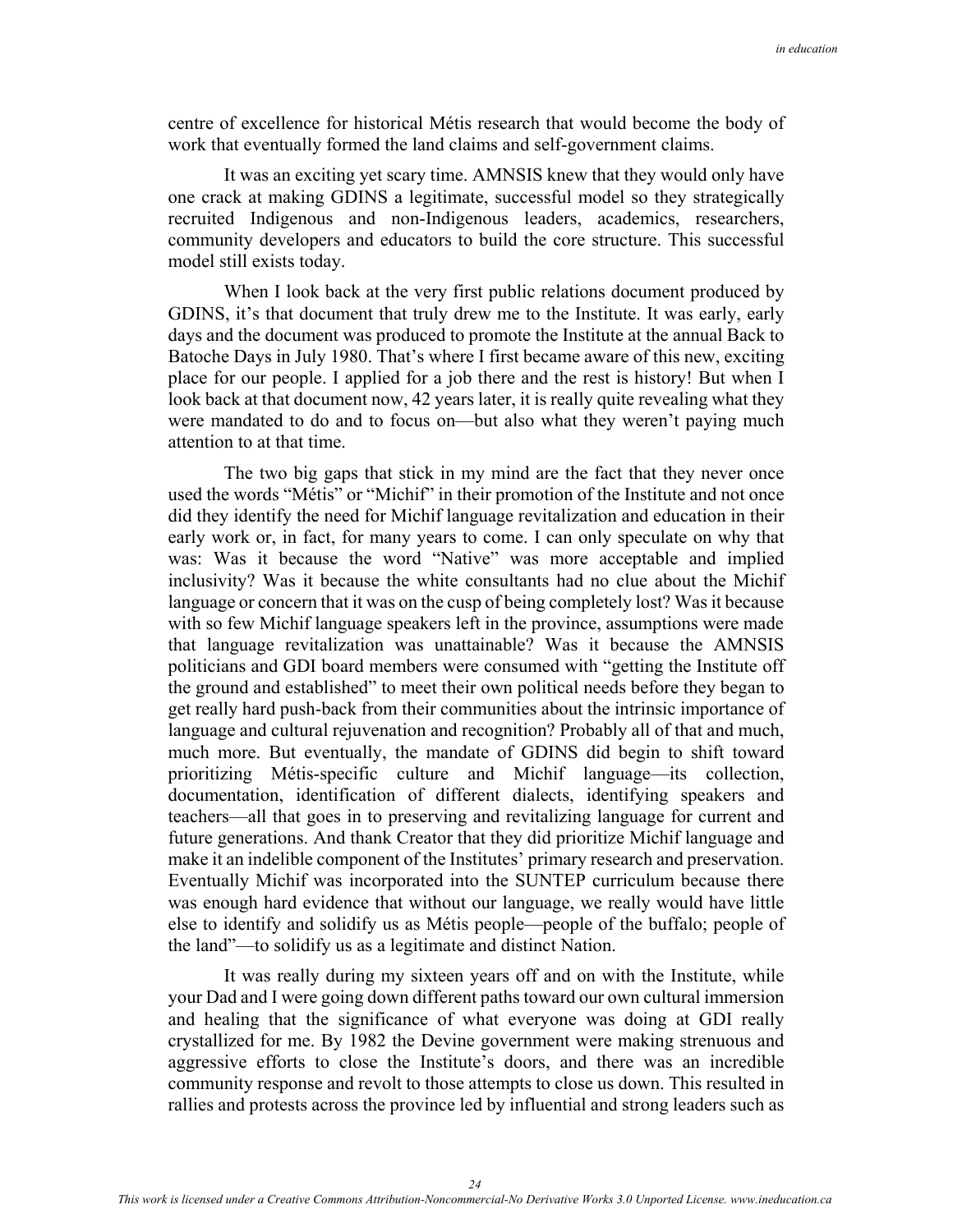Clifford Laroque, Jim Sinclair, Harry Daniels, Jim Durocher, Frank Tomkins, Grace Hatfield, Bernice Hammersmith, just to name a few, along with some extremely hard-line media coverage, and fierce lobbying by our communities and supporters. It all came to head in the national calling out of Devine as a racist by Sinclair at the First Ministers' Conference in 1987. Stunning and spectacular!

The Institute and its staff and board members and our Métis communities across the province continued to stand strong…and we survived! And now, today, GDI is the only Métis-owned, governed and managed research and post-secondary education and training institution of its kind in Canada. And you, my girl, and your brother and your beautiful daughter will all continue to benefit from the work they have done and continue to do—to keep the Michif language and our culture and our links to the land alive and thriving. (B. Cardinal, personal communication, January 15 & 16, 2022)

My brother and I literally grew up within the hallways of the Gabriel Dumont Institute. As urban Métis kids, we could very easily have been assimilated into the mainstream education system where we went to school and the urban landscape where we lived. By having direct access to Métis family—the very distinct urban Métis family of our maternal grandfather and the rural/small town family of our dad's traditional Métis community—we were provided with an understanding and pride in who we are as Métis people.

### **Michif as Our Direct Connection to the Land—Now and for Future Generations**

For the past 25 years I have worked within the Regina Public School Division, in numerous elementary schools, many of which have high enrollments of First Nation and Métis children. It astonishes me that there are many First Nation children and families who can speak their traditional language—some with more proficiency than others. Unfortunately, the same cannot be said for Métis children and their family members. As part of my academic research toward my master's degree in Educational Psychology and now my studies toward my PhD in Education, I am driven to explore the impacts of intergenerational trauma on First Nation and Métis elementary school students. One of the Indigenous research methodologies I propose to use is to link the students to their understanding and comfort with the land. Although the full scope of my research and methodology has not yet been finalized, my early readings reveal to me that I may be on the right track. For example, over the years I have come to realize that what Teillet (2008) discovered about the interconnectedness of the Michif language and the Métis Nation being seen as a distinct people with distinct territory and land is undeniable (and an ongoing challenge): Métis culture and land are entwined, and it is the Michif language that solidifies this relationship:

Another reason the Northwest Métis were not seen to be a distinct people is because it was thought that they had no unique language. Language is one of the most readily identifiable boundaries of a society. Unfortunately, the Métis kept their own language, *Michif,* hidden:

…our grandpa and grandma and aunties…they were laughing and they were joking and…they were speaking Michif…not once did I ever hear them speak it outside of those walls…even to this day they won't speak it. Even though I have heard them in private speaking it, they, they just won't do it [in public] because of the stigmatism…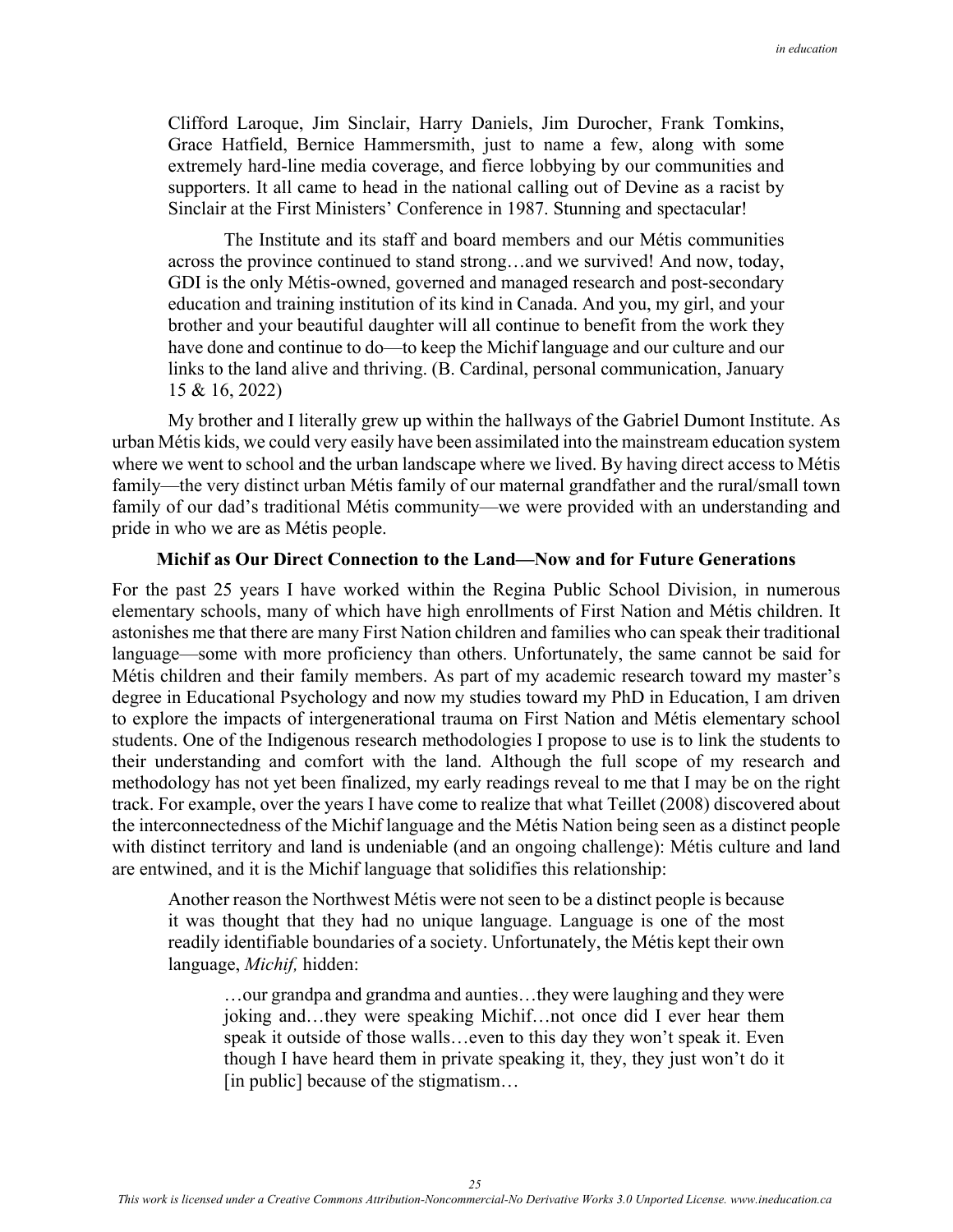I went to school for Grade One only. I liked school, but we had nothing to eat for lunch. And it was hard because at school they spoke English and we didn't speak English at home. All our family, all our relatives spoked Michif. I still speak Michif today with my brothers and sisters *(Affidavit of Clara Langan, sworn October 1998, paras 4-5).* (Teillet, 2008, p. 37)

In my parenting I have made it a practice and a tradition to take my daughter out on the land during every season. We are almost always accompanied by her *mooshum* (grandfather Rick Cardinal) because he grew up in a family that survived solely from their land-based knowledge, even though they lived in a prosperous town just east of Regina. He always uses Michif to describe what we're looking for—the medicines, the plants, the berries, the animals, fish, landmarks, golf balls—and over the years my daughter has begun to identify these elements in Michif as well. She now knows and speaks more Michif than I do and that is a very good thing!

For me these experiences and practices validate the critical importance of bringing back our traditional language and utilizing it to its fullest capacity. GDINS now does a remarkable job of achieving this goal; they have a complete publication department devoted to documenting, writing, illustrating and creating all types of written materials with the objective of emphasizing Michif within everyday Métis life (GDI, 2021).

 Preserving and promoting Michif language—of which there are three distinct dialects Michif, Michif-French, and Northern Michif (GDINS Virtual Museum of Métis History and Culture, n.d.)—must remain a priority if Métis culture and traditions, use, respect and preservation of the land are to survive into the next generations. In 2022, we continue to occupy and use vast landscapes for hunting, trapping, fishing and harvesting medicines and plants, as well as for artistic inspiration. Our communities remain solidly rooted within historical geographic areas along Métis trade routes. We have always seen, and continue to see, ourselves, our families and our communities as a fulsome and unique Indigenous nation. Our Michif language captures and reflects this inherent alliance and it is up to us as members of our Métis nation to preserve this unique relationship. In 2022, we also occupy urban landscapes through our presence in our homes and neighbourhoods, schools, places of work and recreation, and within the economy. Michif may not always be spoken in these places and spaces but we walk proudly as Métis people because our language is being documented, taught and revitalized.

 Teillet (2008) best described our fundamental relationship between our language and our landscapes in the following:

Mobile peoples do not tread heavily on the earth and the Métis are one of these Peoples. Métis culture prized freedom first. They describe themselves as *otipêyimisowak* (the independent ones). They left few markings, built few monuments or permanent buildings, and their constant movement meant they could be over-looked by other cultures that invested more heavily in settlement, infrastructure and possessions. Their possessions of value were those that permitted and enhanced their mobility—their guns, tools, horses and their carts. To other more material cultures, this kind of mobile culture was largely invisible. But mobility has always been part of the Métis culture. *Ou je reste? Je ne peux pas te le dire ... Je reste partout ... Such is our course of life.* (p. 38)